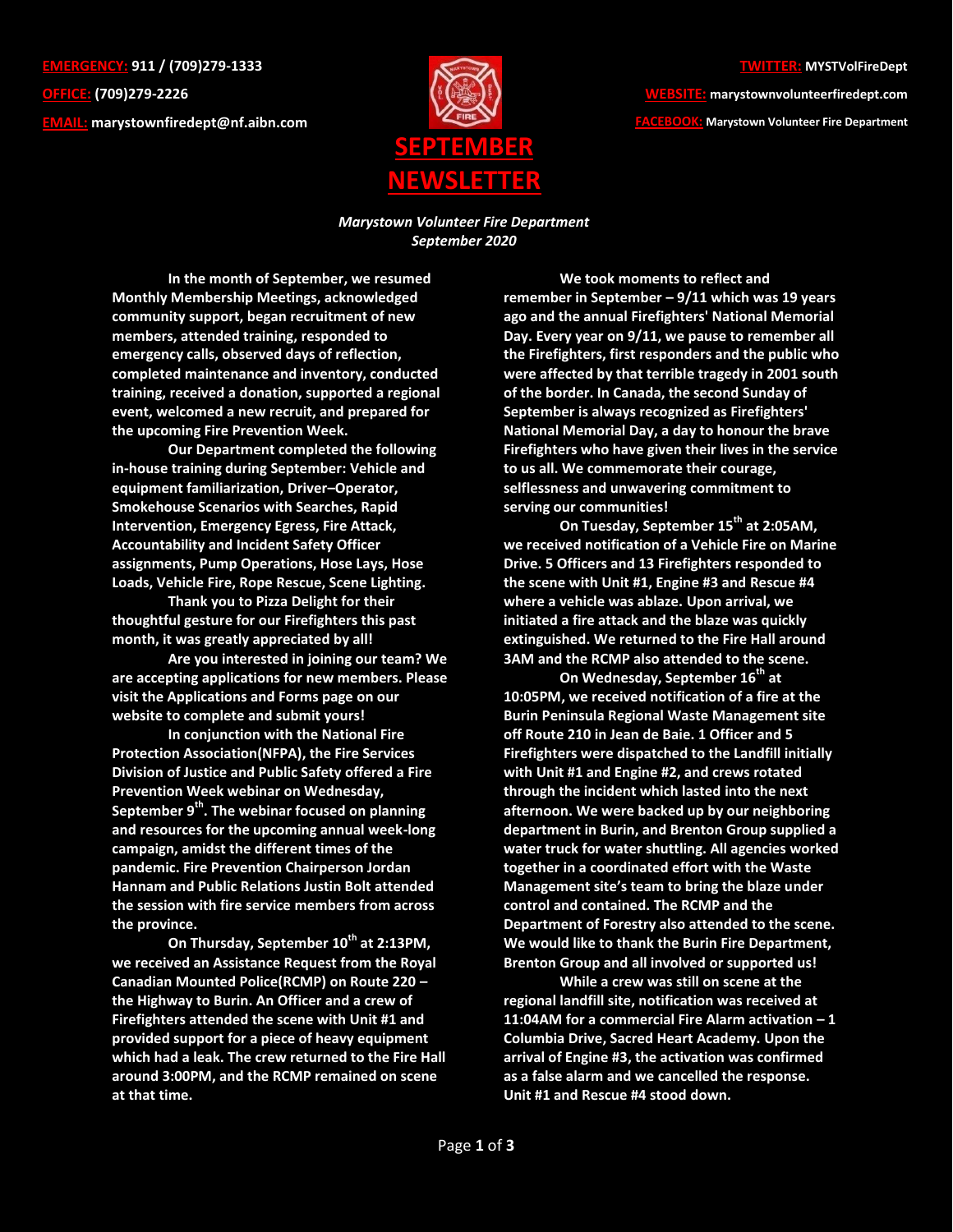**On Friday, September 18 th at 3:10PM, we received notification of a commercial Fire Alarm activation at 15 School Road, Marystown Central High School. 2 Officers and 4 Firefighters responded with Engine #3 and Rescue #4, but upon the arrival of Engine #3 the activation was deemed to be false. All incoming Firefighters were notified and the response was cancelled.**

**On Friday, September 25th at 2:09PM, we received notification of a Motor Vehicle Accident(MVA) on Ville Marie Drive. 5 Officers and 5 Firefighters responded with Ladder #1, Engine #3 and Rescue #4, but upon arrival, Fire Department assistance was not required. All incoming Firefighters were notified and we returned to the Fire Hall.** 

**At noon on September 28th , representatives of the Burin Peninsula Regional Service Board, Mayor Synard and members of the Town Council stopped by the Fire Hall for a donation presentation. Mr. Harold Murphy, Chairperson of the Regional Service Board, presented Fire Chief Alex Coady with a donation of \$5,000 in recognition of firefighting efforts at the regional waste site in mid-September. The funds will be allocated for the purchase of a new 20 horsepower(HP) portable pump. Thank you to the Regional Service Board for the generous donation! The Burin Peninsula Health Care** 

**Foundation (BPHCF) Annual Radiothon took place on Monday, September 28th. As always, our members were proud to support the annual event with a donation in support of ongoing projects at health care facilities in the region.** 

**Welcome to new Recruit Derrick Hodder, we look forward to working with you!**

**Fire Prevention Week is coming up in early October, but it will be different than past years due to the current pandemic. We will be busy promoting fire prevention through messaging and other outreach initiatives. We hope you will join us in promoting and improving fire safety in our community!**



**Picture 1. Vehicle Fire on Marine Drive**



**Picture 2. Landfill Fire in Jean de Baie**



**Picture 3. Smokehouse Scenarios**



**Picture 4. Donation from the Regional Service Board**